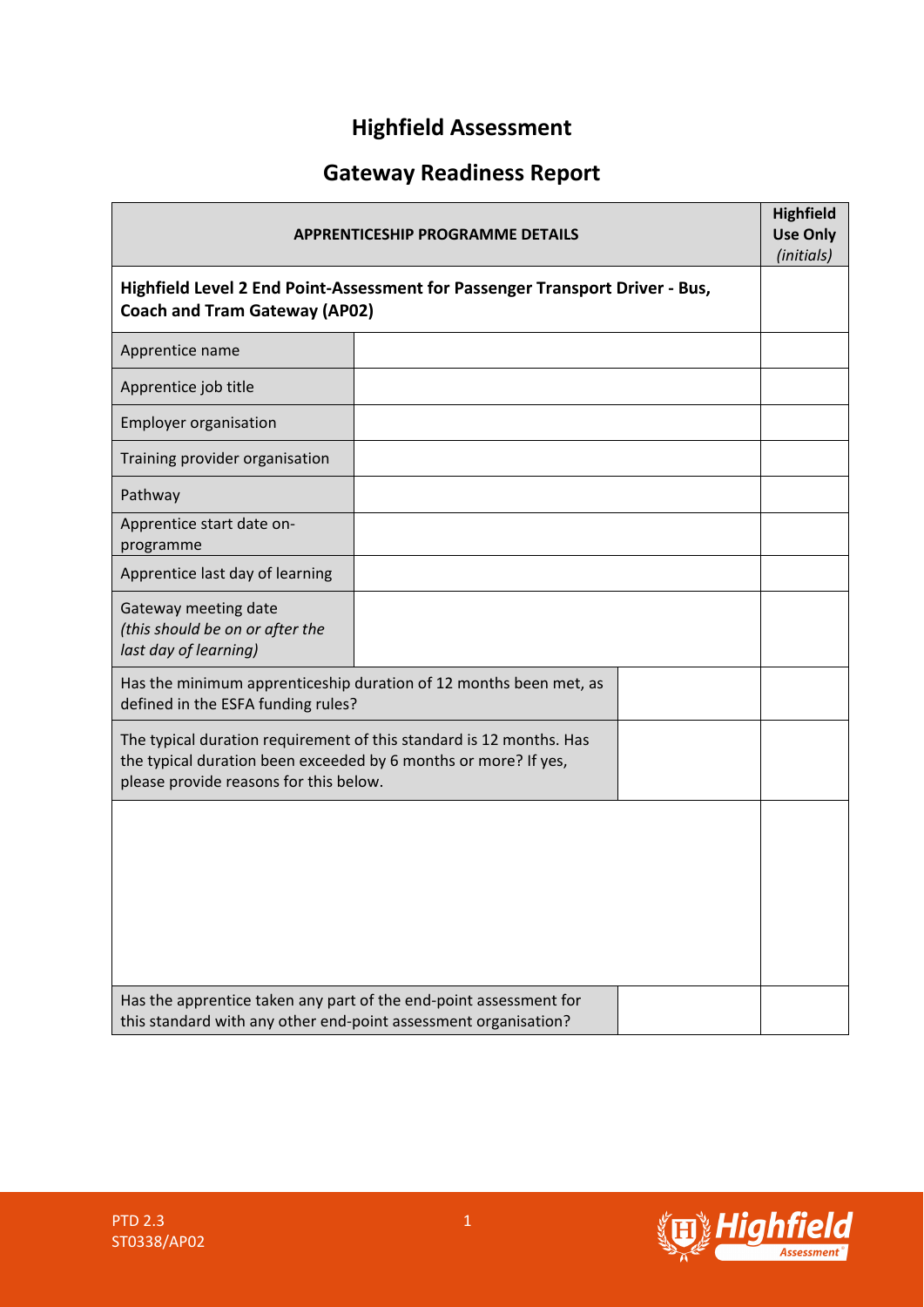| PREREQUISITE REQUIREMENTS    |                               |                                                                      |                                            |  |  |
|------------------------------|-------------------------------|----------------------------------------------------------------------|--------------------------------------------|--|--|
| Prerequisite<br>requirement  | Achieved by the<br>apprentice | <b>Evidence type provided</b><br>(e.g. PLR, certificate, screenshot) | <b>Highfield Use</b><br>Only<br>(initials) |  |  |
| Achieved English L1          |                               |                                                                      |                                            |  |  |
| <b>Achieved Maths L1</b>     |                               |                                                                      |                                            |  |  |
| Attempted English L2         |                               |                                                                      |                                            |  |  |
| <b>Attempted Maths L2</b>    |                               |                                                                      |                                            |  |  |
| Relevant driving<br>licence: |                               |                                                                      |                                            |  |  |
| Journey log                  |                               |                                                                      |                                            |  |  |

#### **GATEWAY REVIEW**

The gateway review should be completed by the employer, supported by the training provider, to record how the apprentice has met each of the standard subject areas. This can be discussed through a Q&A, and/or the apprentice may present evidence that can be reviewed during the meeting to show their achievement of the standard.

The employer, supported by the training provider, must agree that the apprentice is, in their view, competent in the role and therefore ready to undertake the end-point assessment. This should be recorded in the table below, along with any comments.

| <b>Standard area</b>                                                | <b>Assessment</b><br>ready? | <b>Comments</b> |  |  |
|---------------------------------------------------------------------|-----------------------------|-----------------|--|--|
| Core knowledge and understanding                                    |                             |                 |  |  |
| <b>Compliance with rules</b><br>and procedures                      |                             |                 |  |  |
| <b>Appreciation of the</b><br>commercial environment                |                             |                 |  |  |
| <b>Customer awareness</b>                                           |                             |                 |  |  |
| How to bring a vehicle<br>into service                              |                             |                 |  |  |
| <b>Equipment features and</b><br>conditions occurring in<br>driving |                             |                 |  |  |
| <b>How to undertake</b><br>journeys safely                          |                             |                 |  |  |
| Incident and emergency<br>management                                |                             |                 |  |  |

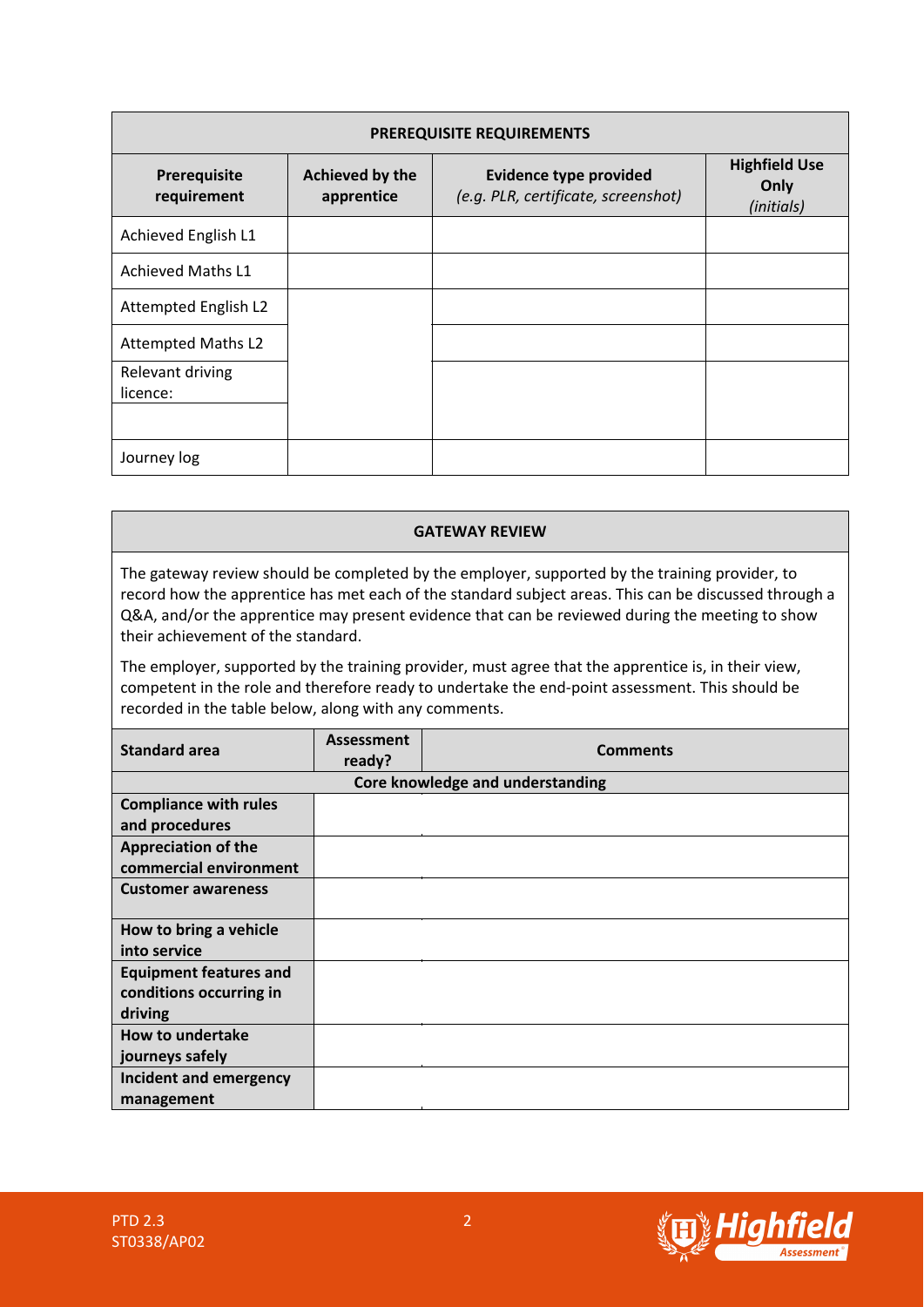| <b>Skills and competence</b>       |  |  |  |
|------------------------------------|--|--|--|
| <b>Safety</b><br>• self-management |  |  |  |
| • awareness                        |  |  |  |
| · decision-making                  |  |  |  |
| <b>Quality</b>                     |  |  |  |
| • time management                  |  |  |  |
| · professionalism<br>• continuing  |  |  |  |
| development                        |  |  |  |
|                                    |  |  |  |
| <b>Customer service</b>            |  |  |  |
| • effective                        |  |  |  |
| communication<br>· interpersonal   |  |  |  |
| • teamwork                         |  |  |  |
|                                    |  |  |  |
| <b>Operating a passenger</b>       |  |  |  |
| vehicle                            |  |  |  |
| • preparation<br>· driving         |  |  |  |
| • information                      |  |  |  |
| management                         |  |  |  |
| • analytical and                   |  |  |  |
| interpretation                     |  |  |  |
| • technical and problem-           |  |  |  |
| solving                            |  |  |  |
| <b>Specific requirements:</b>      |  |  |  |
| <b>Bus</b>                         |  |  |  |
| <b>Specific requirements:</b>      |  |  |  |
| Coach                              |  |  |  |
| <b>Specific requirements:</b>      |  |  |  |
| <b>Tram</b>                        |  |  |  |
| <b>Behaviours</b>                  |  |  |  |

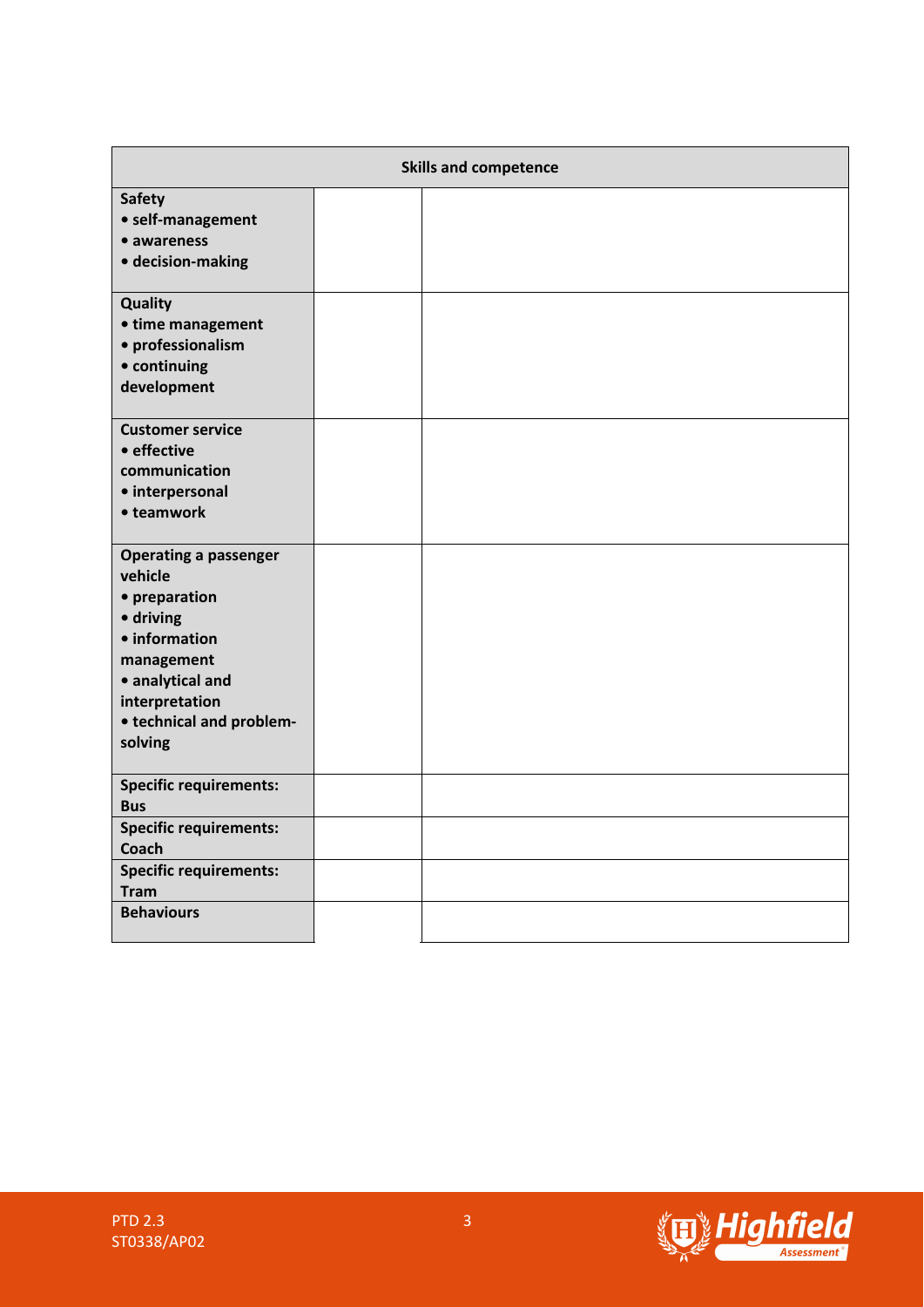### **GATEWAY MEETING OUTCOME**

Should the apprentice not be assessment-ready, a period of additional training and preparation must take place. Following the additional training and preparation, the Gateway Readiness Report must be completed again.

If the apprentice is assessment-ready, the following declaration must be signed by all parties and the Gateway Readiness Report submitted to Highfield Assessment.

### **DECLARATION**

**By signing this form, the signatories below confirm that they understand and agree to the following:**

- **1. That the employer has selected Highfield as their end-point assessment organisation and agrees to the negotiated price**
- **2. That the apprentice has completed the mandatory on programme elements of the apprenticeship and is ready for end-point assessment with Highfield**
- **3. That all evidence used within any assessment or presented to Highfield is the apprentice's own work and does not infringe any third-party rights**
- **4. That evidence may be recorded and stored for quality assurance purposes using either video or audio equipment**
- **5. That the apprentice meets all Highfield's and Education and Skills Funding Agency (ESFA) requirements, including that relating to eligibility to be put forward for endpoint assessment**
- **6. That the apprentice has been on-programme for the minimum duration required by the ESFA and assessment plan**
- **7. That the apprentice has achieved the minimum pre-requisite maths and English achievement as detailed in this document and on the Assessment Plan**
- **8. That the apprentice, if successful, gives permission for Highfield to request the apprenticeship certificate from the ESFA who issue the certificate on behalf of the Secretary of State.**

**The undersigned also acknowledge and accept that, in the event that any of the above requirements are not met, Highfield will be unable to end-point assess the apprentice. Furthermore, in such circumstances Highfield may draw any defaults to the attention of the ESFA or any other relevant authority/organisation.**

| <b>SIGNATURE PANEL</b>                             | <b>Highfield</b><br><b>Use Only</b> |             |  |
|----------------------------------------------------|-------------------------------------|-------------|--|
| <b>Signed by apprentice (name)</b>                 | <b>Signature</b>                    | (initials)  |  |
|                                                    |                                     |             |  |
| Signed on behalf of employer by<br>(name)          | <b>Signature</b>                    | <b>Date</b> |  |
|                                                    |                                     |             |  |
| Signed on behalf of training<br>provider by (name) | <b>Signature</b>                    | <b>Date</b> |  |
|                                                    |                                     |             |  |